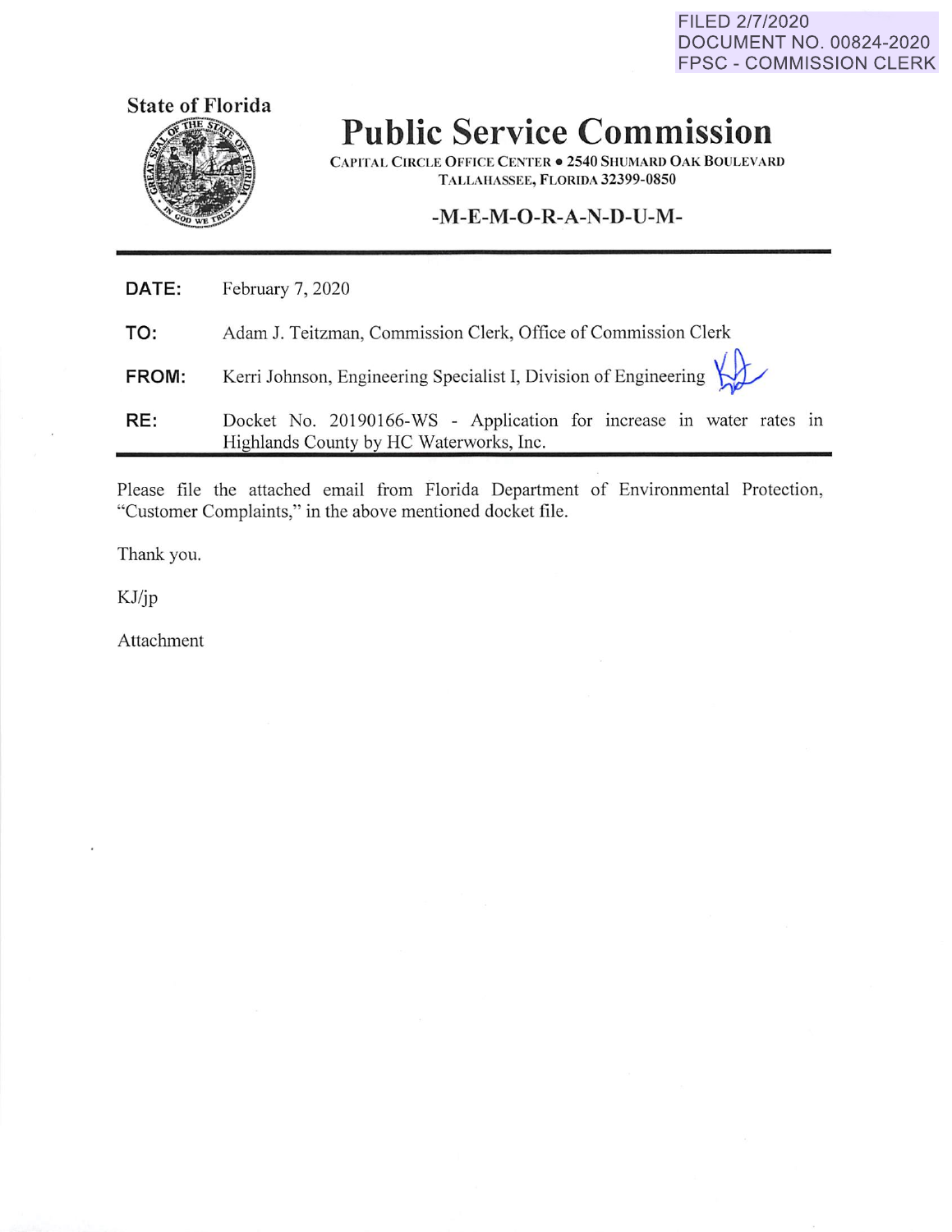| From:               | Snyder, Ryan                                          |
|---------------------|-------------------------------------------------------|
| To:                 | Kerri Johnson                                         |
| Cc:                 | Synatschk, Joni; Shakar, Jamie                        |
| Subject:            | RE: Facility ID No. 6280162 and 6280064               |
| Date:               | Thursday, February 06, 2020 12:07:05 PM               |
| <b>Attachments:</b> | Leisure Lake and Lake Josephine Water Complaints.xlsx |

## Good Morning

Attached to the email is the complaints that we have received for Both Leisure Lakes and Lake Josephine Public Water Systems dated from 2014 to present.

In regards to the Leisure Lakes Consent Order. All the corrective action items listed in the consent order have been completed.

Please let me know if you should have any questions.

Thank you



**Ryan Snyder**  Florida Department of Environmental Protection South District Office Environmental Manager Ryan.Snyder@FloridaDEP.gov Office: 239-344-5695

**From:** Synatschk, Joni **Sent:** Friday, January 24, 2020 11:28 AM **To:** Snyder, Ryan <Ryan.Snyder@FloridaDEP.gov> **Cc:** Shakar, Jamie <Jamie.Shakar@dep.state.fl.us> **Subject:** FW: Facility ID No. 6280162 and 6280064

Ryan

Please have someone address the PSC questions below. You can respond to PSC directly and copy me.

Thank you

Joni

From: Kerri Johnson <KEJOHNSO@psc.state.fl.us> **Sent:** Friday, January 24, 2020 11:01 AM **To:** Synatschk, Joni <Joni.Synatschk@FloridaDEP.gov> Cc: Clayton Lewis <CLewis@PSC.STATE.FL.US>; Emily Knoblauch <eknoblau@psc.state.fl.us> **Subject:** Facility ID No. 6280162 and 6280064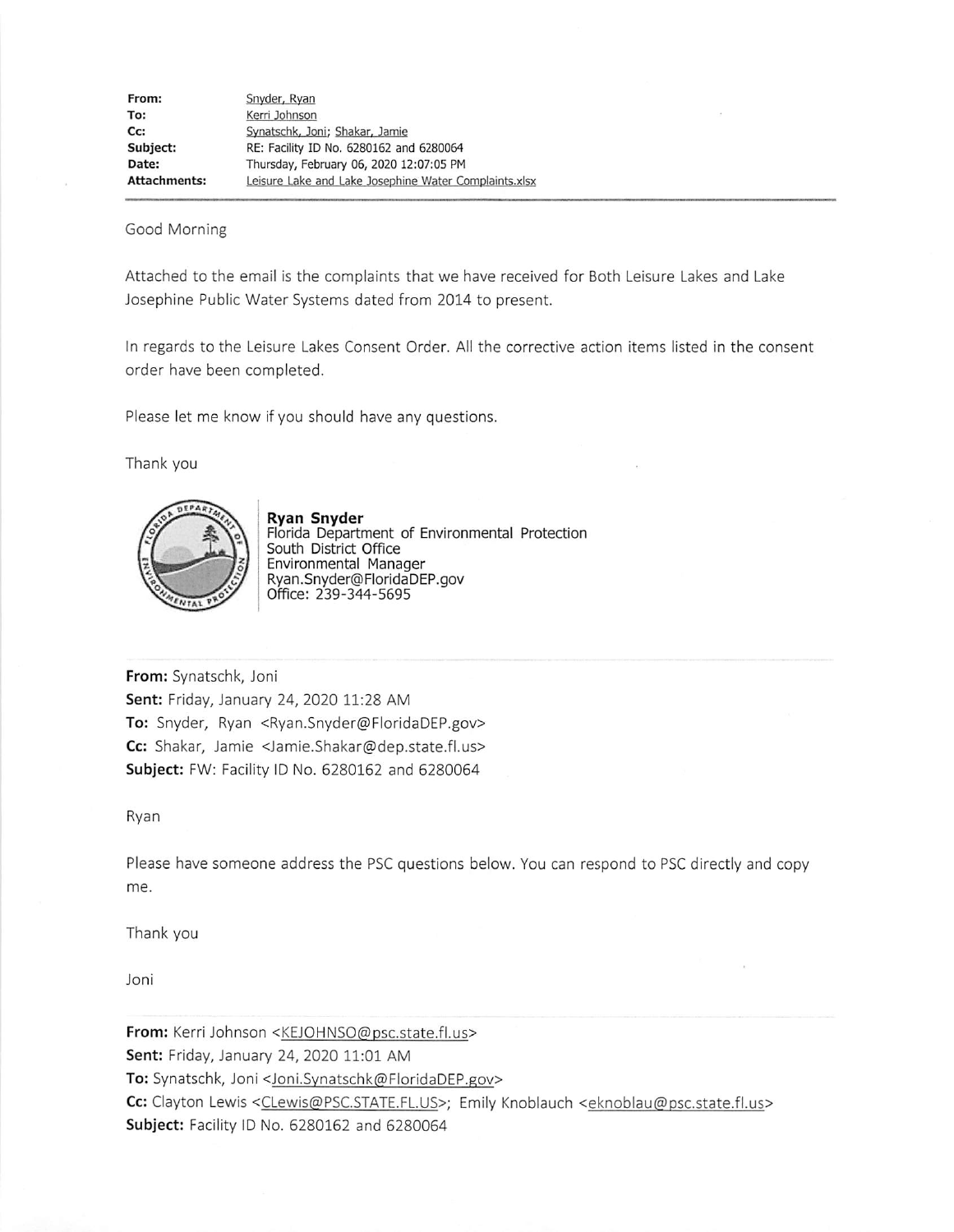Good morning Joni,

PSC staff is process a rate case for HC Waterworks, Inc. (PWS #: 6280162 and PWS#: 6280064). Have there been any complaints received by DEP for the period o January 2014 through present? If so, would it be possible to get the complaint files or a summary of the complaints?

Also, staff would like an update on the consent order for Leisure Lakes WTP (OGC Case No. 18-1214). Thank you.

Sincerely, **Kerri Johnson** Engineering Specialist Division of Engineering Florida Public Service Commission (850) 413-6836 Kerri.Johnson@psc.state.fl.us

**R**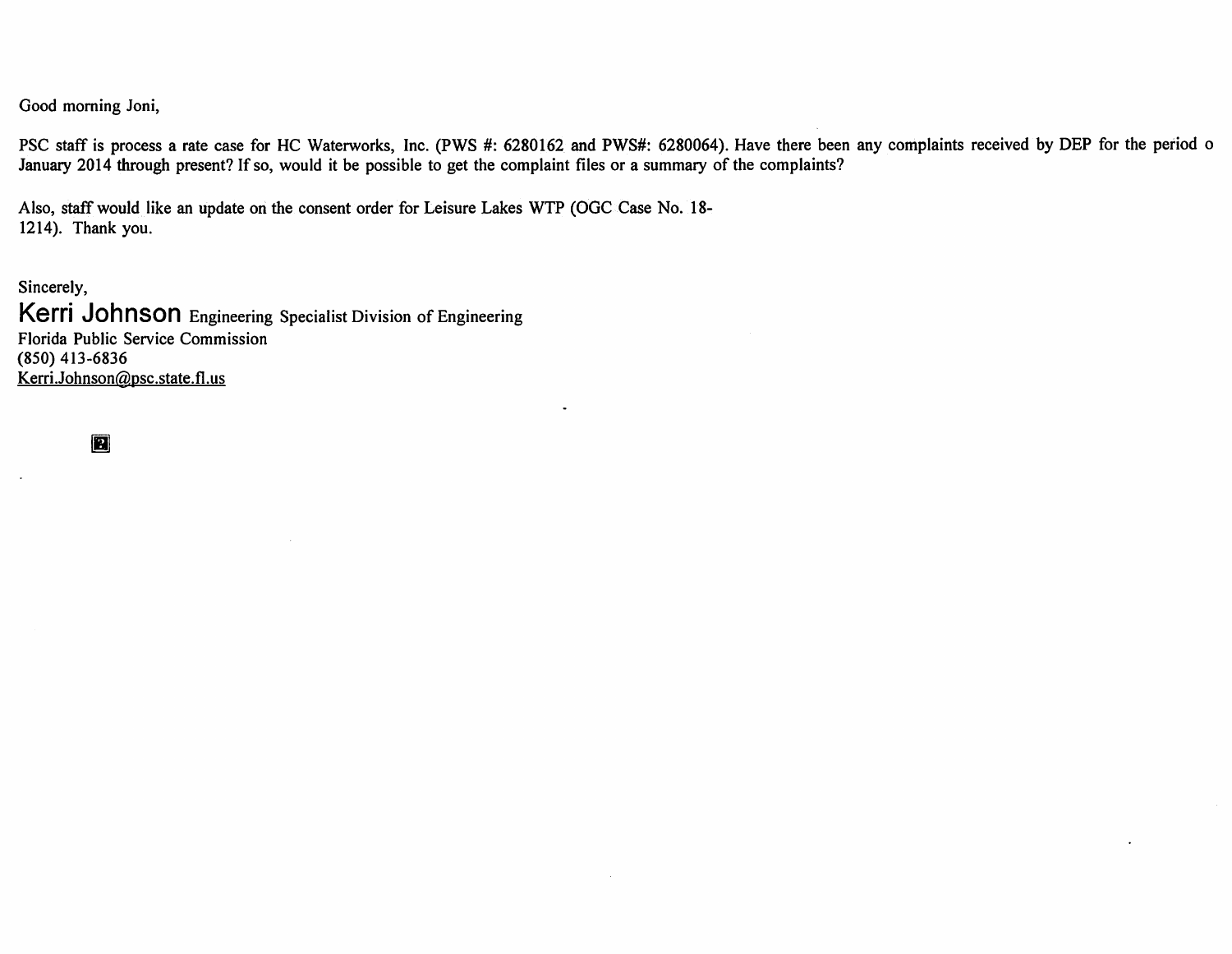| <b>Date</b> | <b>Utility</b>           | Complaint                                                                                                                                                |
|-------------|--------------------------|----------------------------------------------------------------------------------------------------------------------------------------------------------|
| 7/8/2014    | 6280162 - Lake Josephine | COMPLAINT REGARDING CONTINUING PN FOR HAA5S AT LAKE JOSEPHINE AND CORRECTIVE ACTION NOT BEING<br><b>COMPLETED YET</b>                                    |
| 3/30/2015   | 6280162 - Lake Josephine | OAK GARDENS MOBILE HOME PARK (1. SULFUR SMELL WHEN THEY TURN ON THEIR WATER, 2. A MATERIAL, POSSIBLE<br>SAND, LOCATED AT THE BOTTOM OF THEIR TOILET(S)). |
| 6/13/2015   | 6280162 - Lake Josephine | BROWN WATER US WATER TOLD HER WAS BEING CAUSED BY HER HOT WATER HEATER                                                                                   |
| 8/3/2015    | 6280162 - Lake Josephine | HYDROGEN SULFIDE ODOR COMPLAINT FOR LAST 7-10 DAYS LIVES AT 305 YELLOW WILLOW STREET IN SILVER OAKS MHP                                                  |
| 8/3/2015    | 6280162 - Lake Josephine | HYDROGEN SULFIDE ODOR COMPLAINT LIVES AT 314 YELLOW WILLOW STREET IN SILVER OAKS                                                                         |
| 8/3/2015    | 6280162 - Lake Josephine | SILVER OAKS MHP RIGHT OFF 27, WATER HAS ROTTEN EGG SMELL FOR LAST 10/11 DAYS                                                                             |
| 8/3/2015    | 6280162 - Lake Josephine | SMELLY WATER FOR LAST 1.5 WEEKS AND CARTIDGE FILTERS HAVE BUGS/INSECTS IN THEM LIVES AT 306 YELLOW WILLOW<br>STREET IN SILVER OAKS                       |
| 8/10/2015   | 6280162 - Lake Josephine | REALLY SMELLY WATER LIVES AT 306 YELLOW WILLOW STREET IN SILVER OAKS                                                                                     |
| 8/10/2015   | 6280162 - Lake Josephine | HYDROGEN SULFIDE ODOR COMPLAINT FOR LAST SEVERAL DAYS WATER SMELLS WORSE THAN IT EVER HAS LIVES AT 305<br>YELLOW WILLOW STREET IN SILVER OAKS MHP        |
| 8/12/2015   | 6280162 - Lake Josephine | REALLY SMELLY WATER LIVES AT 306 YELLOW WILLOW STREET IN SILVER OAKS                                                                                     |
| 8/13/2015   | 6280162 - Lake Josephine | SILVER OAKS MHP RIGHT OFF 27, WATER HAS ROTTEN EGG SMELL FOR LAST THREE WEEKS HAS FLUSHED WATER<br>THROUGH HER HOME AND IT STILL SMELLS                  |
| 8/13/2015   | 6280162 - Lake Josephine | SILVER OAKS MHP RIGHT OFF 27, WATER SMELLS WORSE THAN EVER                                                                                               |
| 8/13/2015   | 6280162 - Lake Josephine | WATER SMELLS REALLY BAD & IS TARNISHING HER RINGS                                                                                                        |
| 8/13/2015   | 6280162 - Lake Josephine | HYDROGEN SULFIDE ODOR COMPLAINT FOR LAST THREE WEEKS LIVES AT 305 YELLOW WILLOW STREET IN SILVER OAKS<br>Імнр                                            |
| 8/13/2015   | 6280162 - Lake Josephine | HYDROGEN SULFIDE ODOR COMPLAINT LIVES AT 314 YELLOW WILLOW STREET IN SILVER OAKS                                                                         |
| 8/13/2015   | 6280162 - Lake Josephine | WATER SMELLS REALLY BAD                                                                                                                                  |
| 8/19/2015   | 6280162 - Lake Josephine | ODOR COMPLAINT/ LOW PRESSURE/COLOR IN WATER - LAKE JOSEPHINE RV RESORT - OCCURING ON A OFF FOR THREE<br><b>WEEKS</b>                                     |
| 8/20/2015   | 6280162 - Lake Josephine | ODOR IN WATER AND COLOR FOR 3 WEEKS                                                                                                                      |
| 8/24/2015   | 6280162 - Lake Josephine | ODOR & COLOR COMPLAINT                                                                                                                                   |
| 11/30/2015  | 6280064 - Leisure Lake   | <b>COLOR COMPLAINT</b>                                                                                                                                   |
| 11/30/2015  | 6280064 - Leisure Lake   | complaint from 56 venetian parkway of color in the water                                                                                                 |
| 12/3/2015   | 6280162 - Lake Josephine | complaint of low water pressure at intermittent intervals                                                                                                |
| 12/4/2015   | 6280162 - Lake Josephine | LOW WATER PRESSURE                                                                                                                                       |
| 12/9/2015   | 6280162 - Lake Josephine | LOW WATER PRESSURE                                                                                                                                       |
| 1/7/2016    | 6280162 - Lake Josephine | LOW WATER PRESSURE                                                                                                                                       |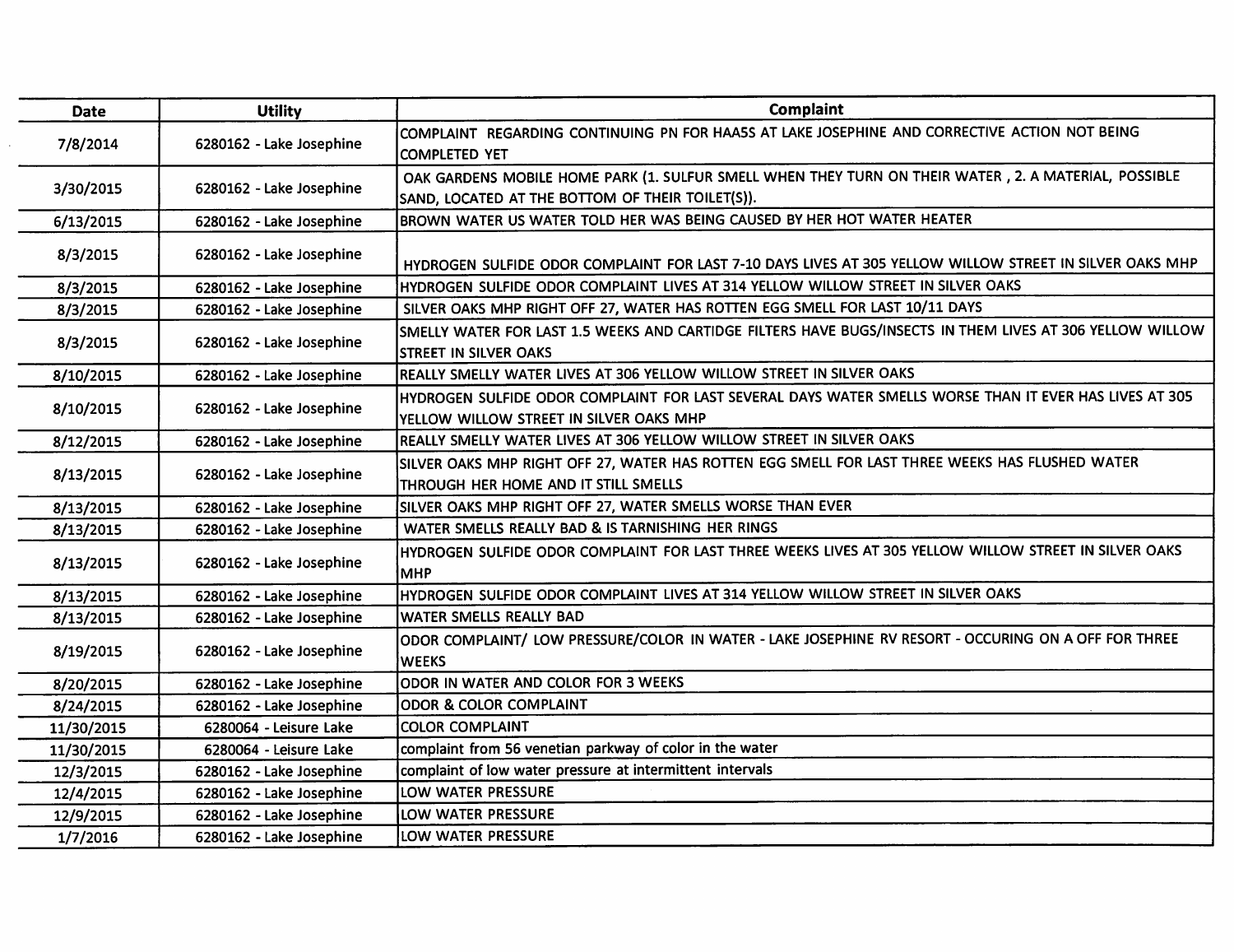| 5/5/2016   | 6280162 - Lake Josephine | LAST 2 WEEKS WATER SMELLS BAD HOT & COLD NEIGHBORS AGREE CALLED HC WATERWORKS 8X W/NO RESULTS HEIDI                                                                                                                                                                                                                                                                                                                                                                                                                                                                                                                                                                                                              |
|------------|--------------------------|------------------------------------------------------------------------------------------------------------------------------------------------------------------------------------------------------------------------------------------------------------------------------------------------------------------------------------------------------------------------------------------------------------------------------------------------------------------------------------------------------------------------------------------------------------------------------------------------------------------------------------------------------------------------------------------------------------------|
|            |                          | HOFFMAN TOOK SAMPLE FROM OUTSIDE TAP AND CONFIRMED SULPHUR SMELL                                                                                                                                                                                                                                                                                                                                                                                                                                                                                                                                                                                                                                                 |
| 5/6/2016   | 6280162 - Lake Josephine | WATER SMELLS FOR 2 MONTHS HOT&COLD                                                                                                                                                                                                                                                                                                                                                                                                                                                                                                                                                                                                                                                                               |
| 5/9/2016   | 6280162 - Lake Josephine | WATER SMELLS WHEN UTILITY FLUSHES HER WATER PRESSURE IS SO LOW SHE CAN'T FLUSH TOILET FOR HOURS                                                                                                                                                                                                                                                                                                                                                                                                                                                                                                                                                                                                                  |
| 5/9/2016   | 6280162 - Lake Josephine | HAS H2S SMELL, IS GRAY, AND HAS SEDIMENT IN IT LAST 2 WEEKS                                                                                                                                                                                                                                                                                                                                                                                                                                                                                                                                                                                                                                                      |
| 5/9/2016   | 6280162 - Lake Josephine | WATER SMELLS AND IS UNFIT TO DRINK                                                                                                                                                                                                                                                                                                                                                                                                                                                                                                                                                                                                                                                                               |
| 5/9/2016   | 6280162 - Lake Josephine | <b>WATER REALLY SMELLS</b>                                                                                                                                                                                                                                                                                                                                                                                                                                                                                                                                                                                                                                                                                       |
| 5/10/2016  | 6280162 - Lake Josephine | WATER SMELLS AND EARLY IN MORNING HAS BLACK SEDIMENT IN IT                                                                                                                                                                                                                                                                                                                                                                                                                                                                                                                                                                                                                                                       |
| 5/10/2016  | 6280162 - Lake Josephine | WATER REALLY SMELLS BAD                                                                                                                                                                                                                                                                                                                                                                                                                                                                                                                                                                                                                                                                                          |
| 6/13/2016  | 6280162 - Lake Josephine | BROWN WATER STARTED ON 6/12/16                                                                                                                                                                                                                                                                                                                                                                                                                                                                                                                                                                                                                                                                                   |
| 6/13/2016  | 6280162 - Lake Josephine | Complaint about the quality of his tap/drinking water. Called says it has a gray appearance coming out of the tap.                                                                                                                                                                                                                                                                                                                                                                                                                                                                                                                                                                                               |
| 6/13/2016  | 6280162 - Lake Josephine | LAST 2 WEEKS WATER SMELLS AND IS GRAY IN COLOR                                                                                                                                                                                                                                                                                                                                                                                                                                                                                                                                                                                                                                                                   |
| 6/13/2016  | 6280064 - Leisure Lake   | COLOR, ODOR, PARTICULATE MATTER IN DRINKING WATER BLEACH STAINS ON CLOTHES                                                                                                                                                                                                                                                                                                                                                                                                                                                                                                                                                                                                                                       |
| 6/14/2016  | 6280162 - Lake Josephine | WATER IS BROWN, SOMETIMES GRAY, SINK IS STAINED, GRAYISH SANDY LOOKING SEDIMENT                                                                                                                                                                                                                                                                                                                                                                                                                                                                                                                                                                                                                                  |
|            |                          | BROWN WATER STARTED OVER WEEKEND NO ONE WAS NOTIFIED OF WHY WATER WAS BROWN SOMETIMES CHLORINE IS                                                                                                                                                                                                                                                                                                                                                                                                                                                                                                                                                                                                                |
| 6/14/2016  | 6280162 - Lake Josephine | SO HIGH THAT CLOTHES FADE OBSERVED THAT GATE TO WATER PLANT WAS LEFT UNLOCKED                                                                                                                                                                                                                                                                                                                                                                                                                                                                                                                                                                                                                                    |
| 6/14/2016  | 6280162 - Lake Josephine | Odor                                                                                                                                                                                                                                                                                                                                                                                                                                                                                                                                                                                                                                                                                                             |
| 6/24/2016  | 6280162 - Lake Josephine | High amounts of chlorine in water. Homeowner runs water in house and fills the entire house with a strong bleach smell.<br>Called HC Waterworks to see if water is safe to drink because of how strong the chlorine smell is. They said that they would<br>contact her if its unsfe to drink. She is concerned that it is unsafe. She requested that an inspector contact her prior to<br>doing a field inspection at her house. She also stated that the strong smell has been going on for someOme now.                                                                                                                                                                                                        |
| 7/13/2016  | 6280064 - Leisure Lake   | Odor                                                                                                                                                                                                                                                                                                                                                                                                                                                                                                                                                                                                                                                                                                             |
| 7/13/2016  | 6280064 - Leisure Lake   | COMPLAINT REFERRED FROM PSC WATER SMELLS, TASTES WORSE, AND IS CLOUDY                                                                                                                                                                                                                                                                                                                                                                                                                                                                                                                                                                                                                                            |
|            | 6280064 - Leisure Lake   | PROBLEM HAS BEEN PRESENT FOR YEARS HYDROGEN SULFIDE ODOR & COLOR, IN WINTER CLOTHES GET BLEACHED OUT                                                                                                                                                                                                                                                                                                                                                                                                                                                                                                                                                                                                             |
| 7/24/2016  |                          | BUT SMELL IS NOT AS BAD HAS COMPLAINED TO HC WATERWORKS NUMEROUS TIMES WITH NO RESULTS                                                                                                                                                                                                                                                                                                                                                                                                                                                                                                                                                                                                                           |
|            |                          | SINCE SEPT 10, 2016 WATER HAS BEEN BROWN & IS STAINING LAUNDRY AND ALSO STAINING HER SINKS SHE IS IN HER                                                                                                                                                                                                                                                                                                                                                                                                                                                                                                                                                                                                         |
| 10/24/2016 | 6280162 - Lake Josephine | SEVENTIES AND IS HAVING TO GO TO A LAUNDRYMAT TO WASH HER CLOTHES                                                                                                                                                                                                                                                                                                                                                                                                                                                                                                                                                                                                                                                |
| 1/26/2017  | 6280162 - Lake Josephine | Compliant received by PSC: Caller states that she and her husband are both Senior citizens. Customer states that she got a<br>notice taped to her fence on January 6,2017 around 1:30pm stating that there was a notice of water treatment change<br>beginnning on January 4,2017. Customer states that there may be a slight chlorine taste in the water. Customer states that<br>the water quality is bad and has an odor to it but the price keeps going up. Customer is concerned for her health. The water<br>quality is getting worse over the 17 years customer states she has lived in Florida. Customer wants the water she pays a<br>high price for to be drinkable and her laundry to come out clean. |
| 5/5/2017   | 6280162 - Lake Josephine | COMPLAINT RECEIVED IN REGARDS TO WATER QUALITY                                                                                                                                                                                                                                                                                                                                                                                                                                                                                                                                                                                                                                                                   |
| 5/5/2017   | 6280162 - Lake Josephine | BROWN WATER, BEEN HAPPENING FOR TWO WEEKS, UTILITY PROVIDED IRON OUT TO REMOVE BROWN COLOR FROM<br>CLOTHES, DISHES, FIXTURES.                                                                                                                                                                                                                                                                                                                                                                                                                                                                                                                                                                                    |

 $\mathcal{L}(\mathcal{L}(\mathcal{L}))$  and  $\mathcal{L}(\mathcal{L}(\mathcal{L}))$  . The contribution of  $\mathcal{L}(\mathcal{L})$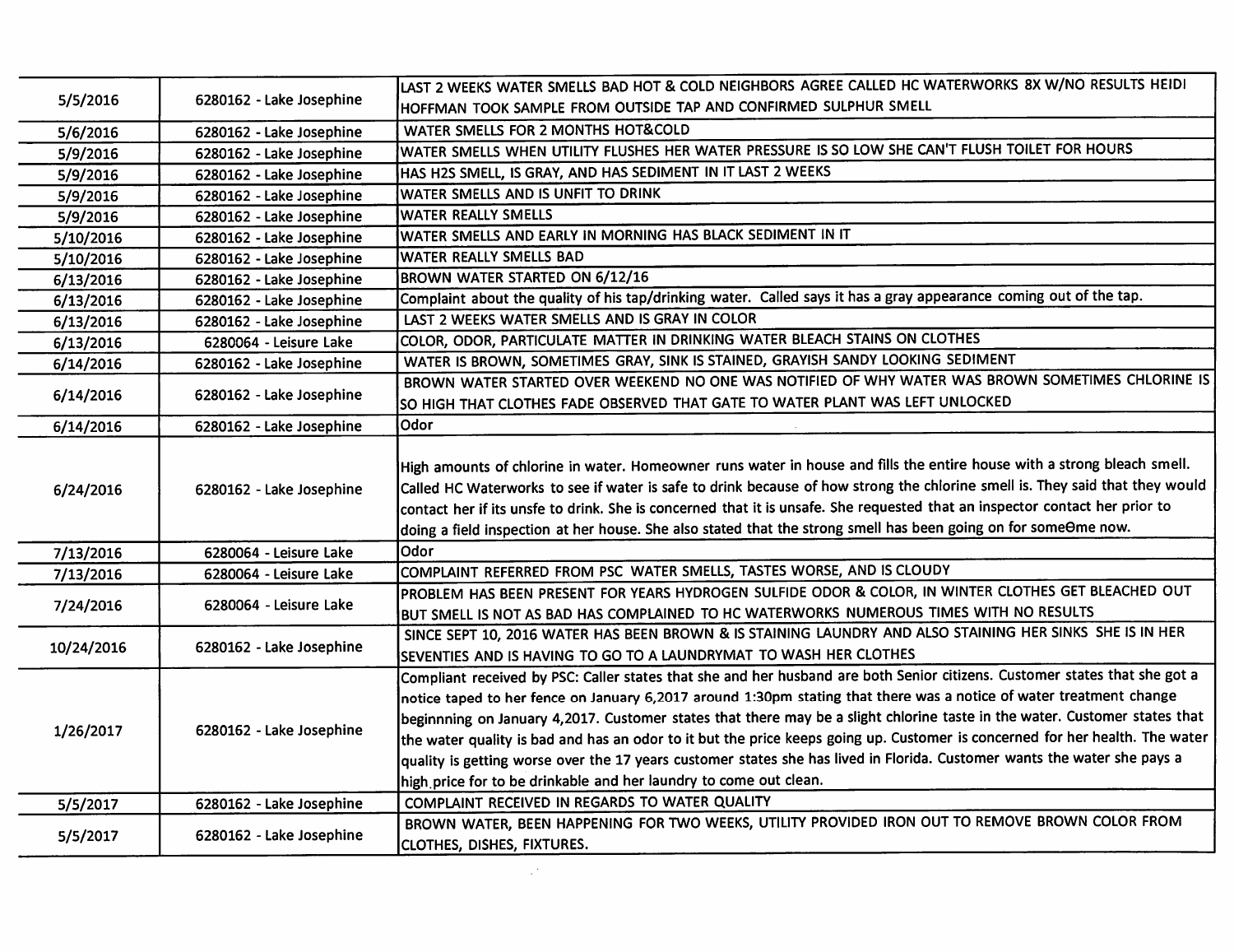| 5/5/2017  | 6280162 - Lake Josephine | WATER IS BROWN AND HAS BEEN OCCURING FOR QUITE SOMETIME. DEPARTMENT LET HER KNOW THAT THE OPERATING<br>COMPANY IS IN THE NEIGHBORHOOD TO FLUSH THE LINES TILL CLEAR. |
|-----------|--------------------------|----------------------------------------------------------------------------------------------------------------------------------------------------------------------|
|           |                          | CALL FROM SWFWMD (LATOSHA WILSON): SHE RECEIVED A COMPLAINT FROM WILLIAMS SHEFFIELD REQUESTING                                                                       |
| 5/15/2017 | 6280162 - Lake Josephine | AUTHOIZATION TO DRILL A WELL FOR POTABLE WATER USE BECAUSE OF BROWN WATER BEING RECIEVED FROM HC                                                                     |
|           |                          | <b>WATERWORKS.</b>                                                                                                                                                   |
| 5/17/2017 | 6280162 - Lake Josephine | WATER WAS CLEAR THREE MONTH AGO. IT HAS BEEN BROWN ON AND OFF SINCE.                                                                                                 |
| 6/12/2017 | 6280162 - Lake Josephine | Resident called and said their water has tasted like formaldehyde for a week                                                                                         |
|           |                          |                                                                                                                                                                      |
| 6/27/2017 | 6280162 - Lake Josephine | COMPLAINT THROUGH PSC MOSTLY ABOUT WATER BILL PRICING BUT ALSO LOW WATER PRESSURE & SMELLY WATER                                                                     |
| 1/16/2018 | 6280064 - Leisure Lake   |                                                                                                                                                                      |
|           |                          | Received letter date 12/19/2017 complaining about 40% increase in fees, horrible taste, odor, discoloration (black/brown)                                            |
| 1/19/2018 | 6280064 - Leisure Lake   |                                                                                                                                                                      |
|           |                          | Received letter date 12/19/2017 complaining about 40% increase in fees, horrible taste, odor, discoloration (black/brown)                                            |
| 1/19/2018 | 6280162 - Lake Josephine | Complaint in regards to his personal water filter cartridge and state his water is ofer brown in color out of his tap. Caller is                                     |
|           |                          | concerend that the water is not safe to drink                                                                                                                        |
| 1/22/2018 | 6280064 - Leisure Lake   | Received letter date 12/19/2017 complaining about 40% increase in fees, horrible taste, odor, discoloration (black/brown)                                            |
|           | 6280162 - Lake Josephine | Complaint received from Randy Vosburg (County Administrator) : We are again hearing from several residents in the Sebring                                            |
|           |                          | Lakes community that their water is contaminated. They are saying that several residents are developing stomach issues                                               |
|           |                          | and that bugs can be found in the water. We have also heard that the water has no chemicals in it when tested - meaning                                              |
|           |                          | the good chemicals that clean the water. We have also heard from a local water purifying company that they have started                                              |
|           |                          | to receive numerous complaints and requests to come out and help clean their water. I am told this is part of the US                                                 |
| 2/18/2019 |                          | Water system. Mary Kay - I know in the past we have learned that the Health Department no longer tests water from                                                    |
|           |                          | water systems - but wanted to make sure and perhaps utilize any contacts you may have to assist. One person we have                                                  |
|           |                          | Please assist in<br>heard from is                                                                                                                                    |
|           |                          | any way you can, and if you don't mind provide a follow-up to me on anything that is/can be done. I in turn need to                                                  |
|           |                          | provide this follow-up to my Commissioners                                                                                                                           |
| 5/20/2019 | 6280064 - Leisure Lake   | Poor Quality water, taste, sediment in water. No presure problem                                                                                                     |
|           |                          | Quite frequently the water provided by HC Waterworks Inc. coming out of our tap is shades or brown to black andsmells of                                             |
|           | 6280162 - Lake Josephine | hydrogen sulfide. This makes the water unfit for drinking, cooking an due to the smell bathing. When theutility is called they                                       |
|           |                          | always say they are working on the system, which always seams to occur during the night whichthey must feel gives them                                               |
|           |                          | the right of not having to notify any of the customers. When asked about drinking the waterthey respond we should buy                                                |
| 1/22/2020 |                          | bottled water or possible install a home filtering system. One time they said it was finedrink but if one had an immune                                              |
|           |                          | deficiency bottle water might be a good decision ! Today when asked if they weregoing to flush the lines at the conclusion                                           |
|           |                          | of the repairs, they said we could flush them ourselves ? I do not feel I shouldpay them for the water each time the lines                                           |
|           |                          | need flushed or buy bottles water to drink and cook with. Question is whyhave them at all, guess we could go to a well for                                           |
|           |                          | bathing and bottled water for al other needs. I have pictures of todays water but file would not down load to your site so                                           |
|           |                          | sent them to PSC media@PSC.STATE.FL.US                                                                                                                               |